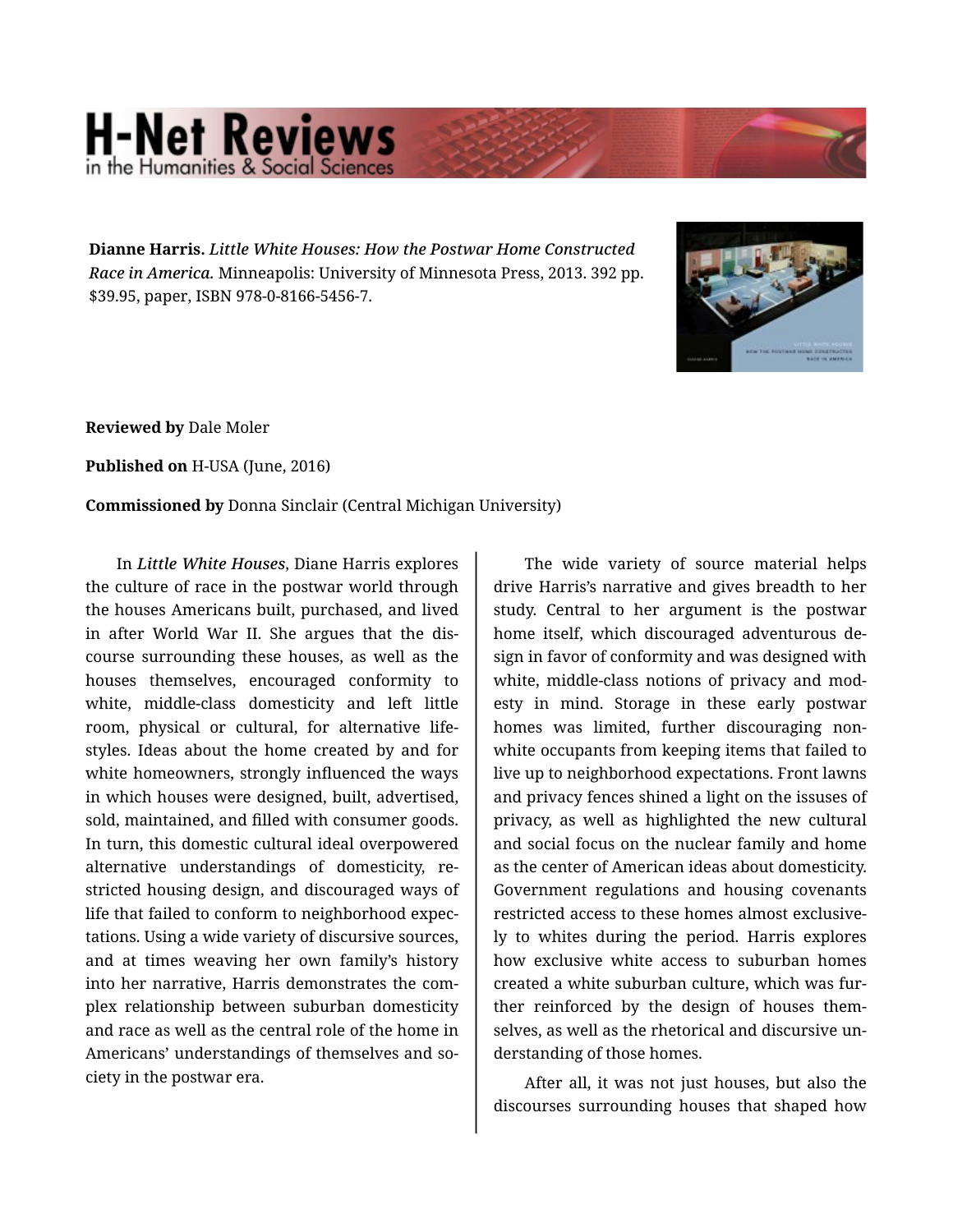Americans thought about domesticity and race in the postwar world. The way houses were adver‐ tised and exhibited created strong associations be‐ tween proper suburban behavior and whiteness, as well as the opposing association of inappropri‐ ate behavior with nonwhiteness. In advertise‐ ments for new housing designs, a modern, sterile aesthetic was sometimes compared to the much less desirable cluttered and noisy environment in‐ habited by less desirable, and nonwhite, neigh‐ bors. These connections are sometimes more ob‐ vious than others, and at times Harris's rhetorical analysis is less convincing. For example, Harris argues that the axiomatic drawings of homes de‐ picted from the air conveyed an inherent sense of whiteness and class identity simply through their illusion of unrestricted movement, which was only available to whites in the suburban environ‐ ment (p. 91). While her discussions of these sources are more successful at some points than at others, they consistently help to illuminate the centrality of the home to American identity, and her sometimes inventive analysis offers new in‐ sights that challenge traditional interpretations of the sources.

Other discursive and rhetorical source mate‐ rial informs Harris's work. She explores the im‐ portance of popular magazines in the cultural construction of white domesticity. Women's maga‐ zines, especially, not only ran advertisements for new homes but also contained countless advice columns and longer articles about the proper de‐ sign and organization of suburban homes, which encouraged readers to think about the home in terms of whiteness and middle-class notions of domestic space. She explores household consump‐ tion in terms of its impact on racial identity. Homes themselves were consumed, often along racial lines, but the products consumers pur‐ chased for their homes and the way they shopped for them were also strongly shaped by these ideals. Harris uses shopping guides, recommenda‐ tions on consumer taste, and even the records of the S&H Green Stamp organization to explore the

expectations for domestic consumers, which re‐ flected and reinforced not only white, but also heteronormative culture in the postwar world.

One aspect of the work that sets Harris some‐ what apart is her use of her own family's history as part of her narrative. The story of her Jewish grandparents, who lived in a typical postwar house and faced many of the challenges outlined in Harris's work, sheds new light on racial identi‐ ty and whiteness after World War II. Using Jewish homeowners as an avenue for exploring non‐ white relationships with white domesticity complicates a traditional binary understanding of postwar race and lends nuance to her discussion of nonwhite identity formation in the white world of suburbia. Her limited use of these family mem‐ ories and anecdotes give a personal touch while simultaneously adding depth to her larger discus‐ sions about race and the home.

*Little White Houses* provides an excellent look into the crucial role the spaces of the home played in American identity formation and, more specifically, how those identities were strongly shaped by the narrow vision of home life in the postwar world. The book is wonderfully illustrat‐ ed with color reproductions of housing schemat‐ ics, advertisements, and collections of photo‐ graphs of postwar houses. These illustrations are a welcome addition, giving life to Harris's expla‐ nations of housing designs and granting an im‐ pressive aesthetic to the book itself. Harris writes clearly, and her argument is carried throughout, leaving the reader with conclusions supported by a wide variety of rhetorical and discursive sources. The modern world is still shaped by these developments, and Harris's study helps illuminate the complex relationship between the homes Americans live in and how they see themselves.